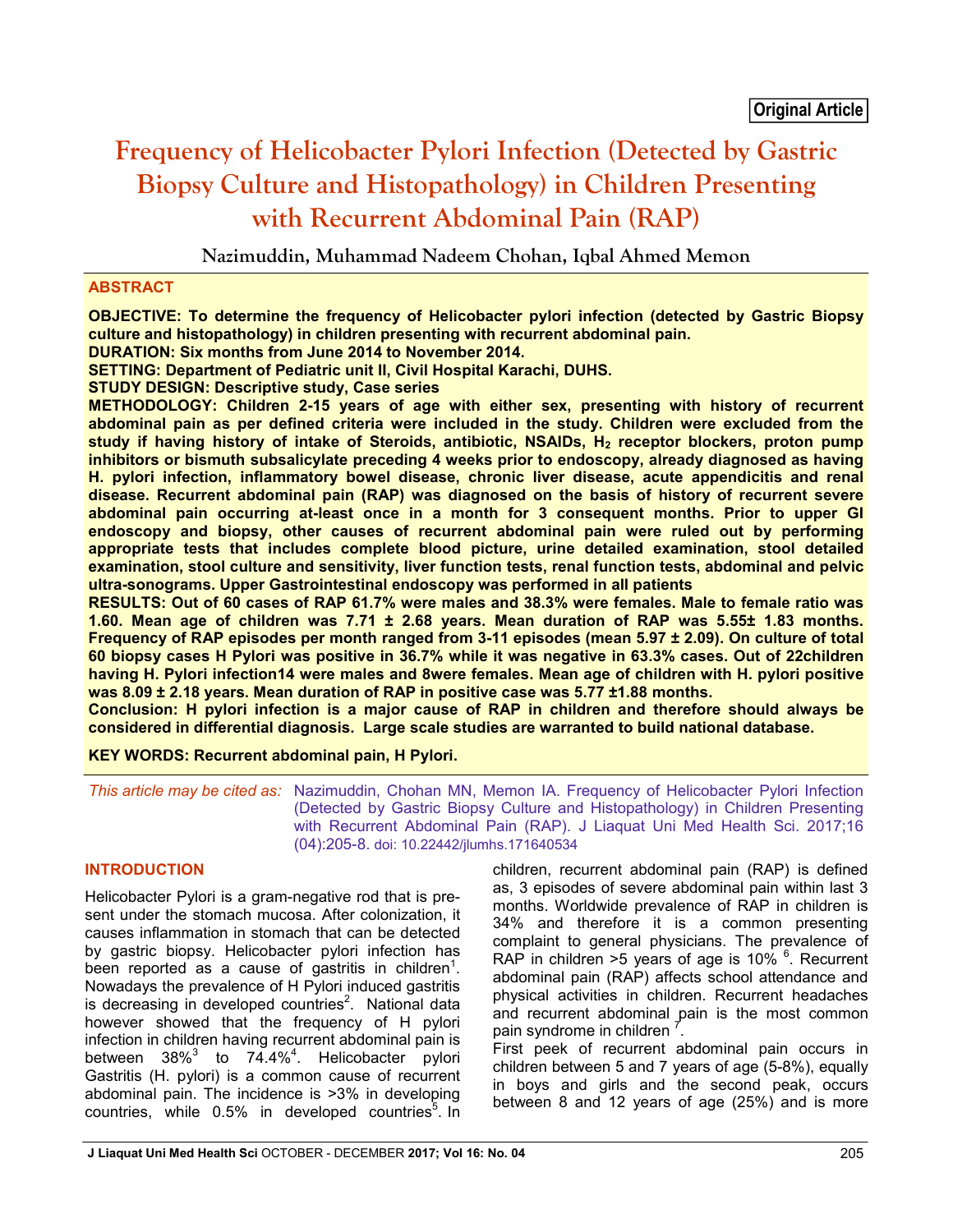common in girls <sup>8</sup>. Other causes of RAP other than H Pylori gastritis are worms, infestations, renal disorders, genital disorders, intestinal disorders, peptic ulcer disease and other factors in 5-10% of cases $^9$ .

H Pylori can be detected by several methods. It is important to do endoscopy in every suspected case. During endoscopy, after doing the gastric biopsy H Pylori can be detected by different tests, like histological evaluation of gastric mucosa, H Pylori culture, polymerase chain reaction, and the rapid urease test. If endoscopy is not planned then alternative non-invasive tests are performed like, the urea breath test, serology, and stool antigen test. According to various studies H. pylori infection is diagnosed and treated, based on H. pylori serology but this cannot differentiate between current or past infection  $10$ .

A similar study reported, from same department showed 3 years ago, 54% prevalence of H pylori detected by gastric biopsy culture and histopathol $qqq^{11}$ . Soon after an intensive program counseling and preventive measure against H Pylori was started by department. Therefore the aim of this study to determine the frequency of H pylori infection in children presenting with recurrent abdominal pain at Civil Hospital Karachi so that impact of counselling and preventative measure can be assessed.

# **Objective**

To determine the frequency of Helicobacter pylori infection (detected by gastric biopsy culture and histopathology) in children presenting with recurrent abdominal pain.

# **METHODOLOGY**

This descriptive case series was done with non-probability purposive sampling technique conducted at Department of Pediatric unit II, Dow University of Health Sciences & Civil Hospital Karachi from June 2014 to December 2014. Sample size (n=60) was calculated by using formula  $X=Z$  (C/100)<sup>2</sup> r (100-r), with 90% confidence interval, prevalence of recurrent abdominal pain in children 5%.

Children 2-15 years of age with either sex, presenting with history of recurrent abdominal pain (epigastric) as per operational definition were included in the study. Children were excluded from the study if having history of intake of Steroids, antibiotic, NSAIDs,  $H_2$ receptor blockers, proton pump inhibitors or bismuth subsalicylate preceding 4 weeks prior to endoscopy, already diagnosed as having H. pylori infection, inflammatory bowel disease, chronic liver disease, acute appendicitis and renal disease.

After taking informed consent from parents, Proforma was filled for each patient. RAP was diagnosed based on history of recurrent severe abdominal pain occurring at least monthly for 3 consequent months. Prior to upper GI endoscopy and biopsy, other causes of recurrent abdominal pain were ruled out by performing appropriate tests that includes complete blood picture, urine detailed examination, stool detailed examination, stool culture and sensitivity, liver function tests, renal function tests, abdominal and pelvic ultra-sonograms.

Upper Gastrointestinal endoscopy was performed in all patients by the endoscopy team comprising the professor, the researcher and a senior postgraduate FCPS-II trainee (having 20 years, two years & four years of practical experience in pediatric endoscopy respectively) at department of Pediatric Unit-II.

Biopsy samples in each patient were taken from two sites i.e., antrum and corpus. Biopsies were kept in a transport medium at 4° C, for not more than 24 hours as Pylori is very delicate and needs to be culture as soon as possible. Slides were prepared using routine hematoxylin and eosin (HE) stain and Giemsa stain. HE stained slide was used to evaluate inflammatory cells, and Giemsa stain slide used to detect H. pylori. The slides were reviewed by two pathologists. Identification of H. pylori was based on morphological characteristics and positive catalase, oxidase, and urease reactions. All data was analyzed by using SPSS version 22. Frequency & percentages were calculated for qualitative variables like sex, frequency of H. pylori. Mean, standard deviation was calculated for quantitative variables like age and duration of RAP. Stratification was done with regards to age, gender & duration of RAP to see their effect upon outcome.

# **RESULTS**

Total 60 patients of recurrent abdominal pain age between 2-15 years were included in the study. Among these 61.7% were males and 38.3% were females with a ratio of 1:60 as shown in Figure-1. Mean age of children was 7.71 ±2.68 (Table.1). Majority (63.33%) of children were aged 6-10 years (Figure-2). Mean duration of RAP was  $5.55 \pm 1.83$ months (Table.1). Frequency of RAP episodes ranged from 3-11 episodes per month (mean 5.97 ±2.09).

On histopathological examination of total 60 biopsies, H Pylori was detected in 22 (36.66%). The mean age of H pylori children were 8.1 ±2.2 years ranging from 4 -12 years. Overall most common age group for this study was between 6-10 years (n=38, 63.33%) and most cases (42.10%) of H pylori were positive in the same age group. (Table 2).

Frequency of H pylori with respect to gender is shown in table-3. Out of 37 males, H. pylori was positive in 37.8% and from 23 females, it was positive in 34.8% cases. Majority of positive cases (59.1%) had RAP for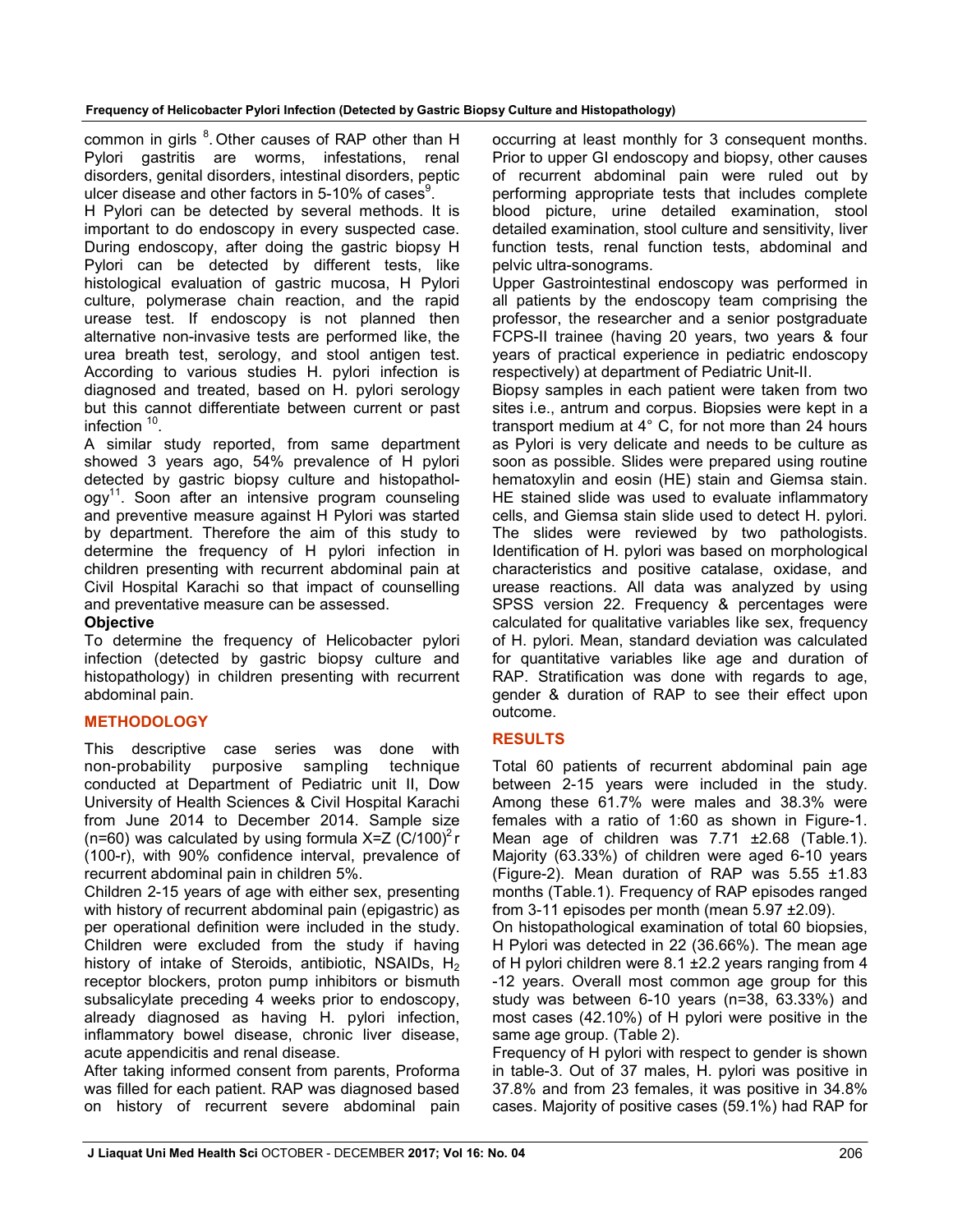#### **Nazimuddin, Muhammad Nadeem Chohan, Iqbal Ahmed Memon**

4-5 months' duration. Mean duration of RAP in positive case was 5.77 ±1.88 months (Figure-1).

#### **TABLE I: AGE OF THE CHILDREN AND DURATION OF RECURRENT ABDOMINAL PAIN (n=60)**

|                            | <b>Minimum</b> | <b>Maximum</b> | Mean  | <b>Standard</b><br>deviation |
|----------------------------|----------------|----------------|-------|------------------------------|
| Age of childs<br>(years)   |                | 15             | 7.717 | 2.681                        |
| Duration of<br>RA (months) |                | 10             | 5.55  | 1.83                         |

#### **TABLE II: H. PYLORI WITH RESPECT TO AGE GROUP OF THE CHILDREN OF RECURRENT ABDOMINAL PAIN (n=60)**

| Age (years) | Total | H. Pylori Positive |
|-------------|-------|--------------------|
| $2 - 5$     |       | 2(28.57%)          |
| $6 - 10$    | 38    | 16 (42.10%)        |
| $11 - 15$   | 15    | 4 (26.66%)         |
| Total       | 60    | 22 (36.66%)        |

*Mean ±SD = 8.1 ±2.2 years, Min - Max = 4 – 10*

## **TABLE III: HELICOBACTER PYLORI WITH RESPECT TO GENDER OF THE CHILDREN OF RECURRENT ABDOMINAL PAIN**

| Gender | <b>Total</b><br>$(n = 60)$ | <b>Helicobacter Pylori</b><br>$n = 22$ | <b>Percent</b> |
|--------|----------------------------|----------------------------------------|----------------|
| Female | 23                         |                                        | 34.8%          |
| Male   | 37                         | 14                                     | 37.8%          |

# **FIGURE I: DURATION OF RECURRENT ABDOMINAL PAIN (MONTHS) IN H. PYLORI POSITIVE CASES**



*Mean ±SD = 5.8 ±1.9 months, Min - Max = 4 – 10* **DISCUSSION**

In the present study the prevalence of H. pylori

infection, in patients with RAP, as detected by gastric biopsy culture is 36.7%, mean ±SD age of these children was 8.1 ±2.2 years. A study conducted within same institute in years 2012 reported 54% prevalence of H Pylori infection<sup>11</sup>. A decreased in the prevalence may be attributed to improved physicians' awareness about the problem. Similar studies from Rawalpindi showed  $32\%^3$  and  $32.5\%^{12}$  prevalence of H Pylori infection. A study from India had reported  $40\%$ prevalence of H pylori infection in children with RAP<sup>9</sup>. Memon et al from Karachi Pakistan reported it to be 31% <sup>6</sup>. In contrast to the current and foregoing studies, a study from Europe<sup>13</sup> showed the prevalence of H pylori as high as 51.7%, however it may be due to fact that they used methods, quite different to the current study, like Urea breath test, stool for H Pylori antigens.

Although the gender distribution for H pylori cases was not statistically significant, yet we observed male preponderance (37.8%) as compared to female (34.8%). Other studies have also reported higher prevalence in male as compared to female. One study<sup>12</sup> reported 53.1% prevalence in male and 46.9% in female, another study  $3$  reported it 58% and 42% respectively.

In this study increasing prevalence of H. pylori was found with age. Out of 22 children having H. Pylori infection, minimum age of children with H. pylori positive was 4 years and maximum age was 12 years (Mean age 8.1 ±2.2 years). Majority of children had age between  $6 - 10$  years, 16 (42.1%) out of 38 cases in this age group were positive for H. Pylori. In this study majority of positive cases (59.1%) had RAP for 4-5 months' duration. Mean duration of RAP in positive case was 5.77 ±1.88 months.

A different international study showed 52% children with recurrent abdominal pain were infected with H. pylori, this is higher than in our study that showed 36.7% children infected with H Pylori. The prevalence of H. pylori infection increased with age from 21.3 % under 3 years of age to 72% after age 15 years and this may be reason for high prevalence of H Pylori in their study because they had more elder children as compared to our study <sup>14</sup>.

In another different international study, the prevalence of H. pylori infection in children suffering from recurrent abdominal pain was 9%, it is much lower than our study and it may be due to better hygienic condition and screening <sup>15</sup>.

# **CONCLUSION**

As we found 36.7% prevalence of H pylori infection in children with RAP, therefore high index of suspicion, careful clinical evaluation and lab workup is required in all cases of RAP, before labeling such cases as